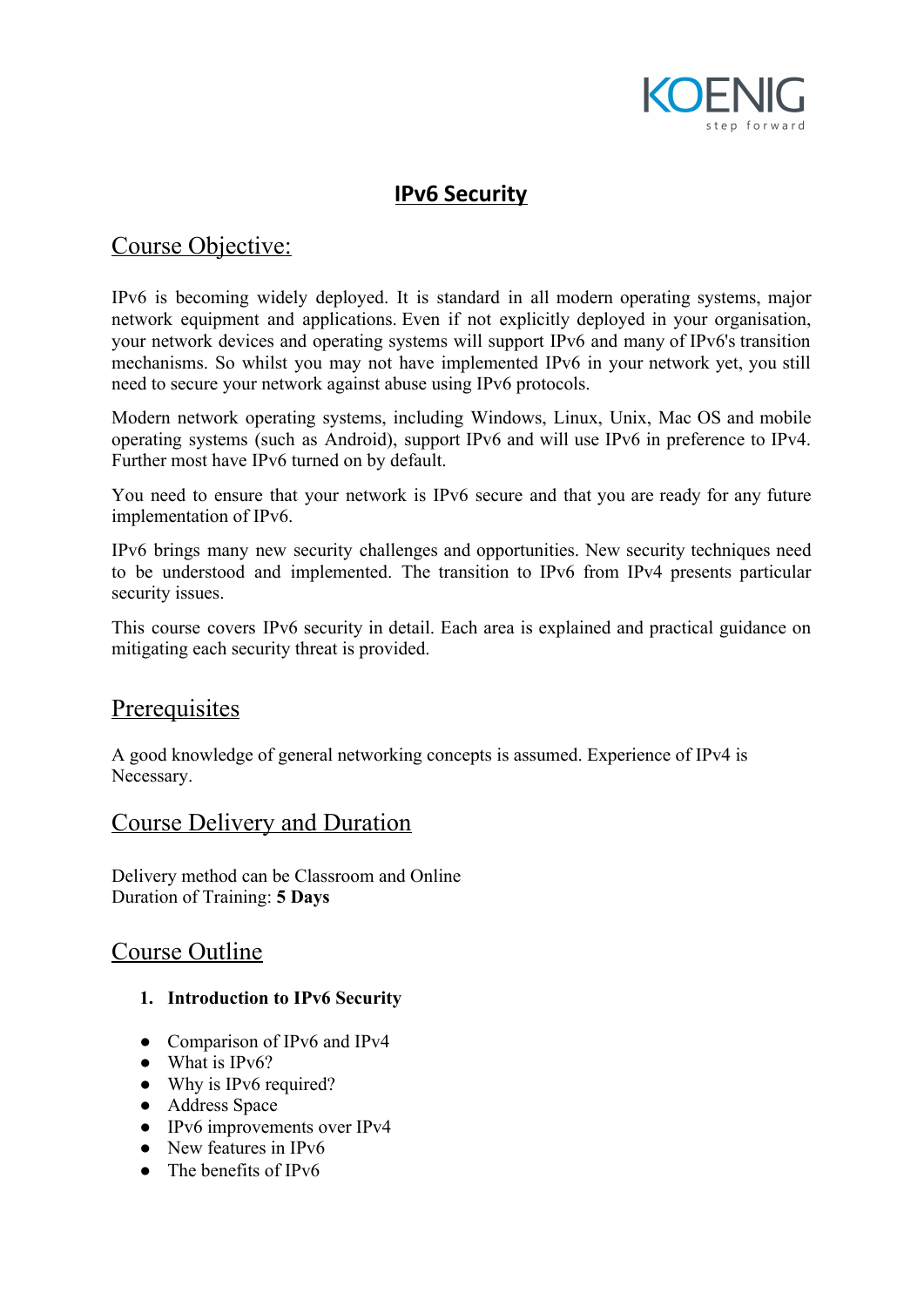

- Motivations to implement IPv6
- IPv6 datagram header
- IPv6 extension headers
- ICMPv6
- IPv6 auto configuration (SLAAC & DHCPv6)
- IPv6 neighbor discovery
- Router discovery in IPv6
- RIPng, OSPFv3, IS-IS and ERIGP
- BGP and IPv6

#### **2. IPv6 Security Threats**

- Comparison of IPv6 with IPv4 threats
- Threats Common to IPv4 and IPv6
- $\bullet$  IPv6 specific security threats
- IPv6 address architecture threats
- Scanning in IPv6
- IPv6 extension header threats
- IPv6 router header abuse
- IPv6 fragmentation threats
- ICMPv6 threats
- Neighbor discovery (ND) threats
- ND threat examples
- DHCPv6 threats
- $\bullet$  IPv6 security testing tools

#### **3. IPv6 Security Features**

- **●** Security Features in IPv6
- **●** Privacy Addresses and Temporary Addresses
- **●** RA-Guard
- IPv6 multicast security and MLD snooping
- Mobile IPv6 security
- DHCPv6 security and DHCPv6-Shield
- Dynamic routing security
- Cryptographically Generated Addresses (CGA)
- SEcure Neighbor Discovery (SEND)
- Certificate Path Messages
- Monitoring Neighbor Discovery (ND)
- Mitigating Router Advertisement (RA) attacks
- Securing Router Advertisements (RAs)
- Deploying and configuring RA-Guard
- Security at the Datalink (MacSec)
- IEEE 802.1X

### **4. IPv6 Firewall**

**●** Configuring IPv6 firewalls